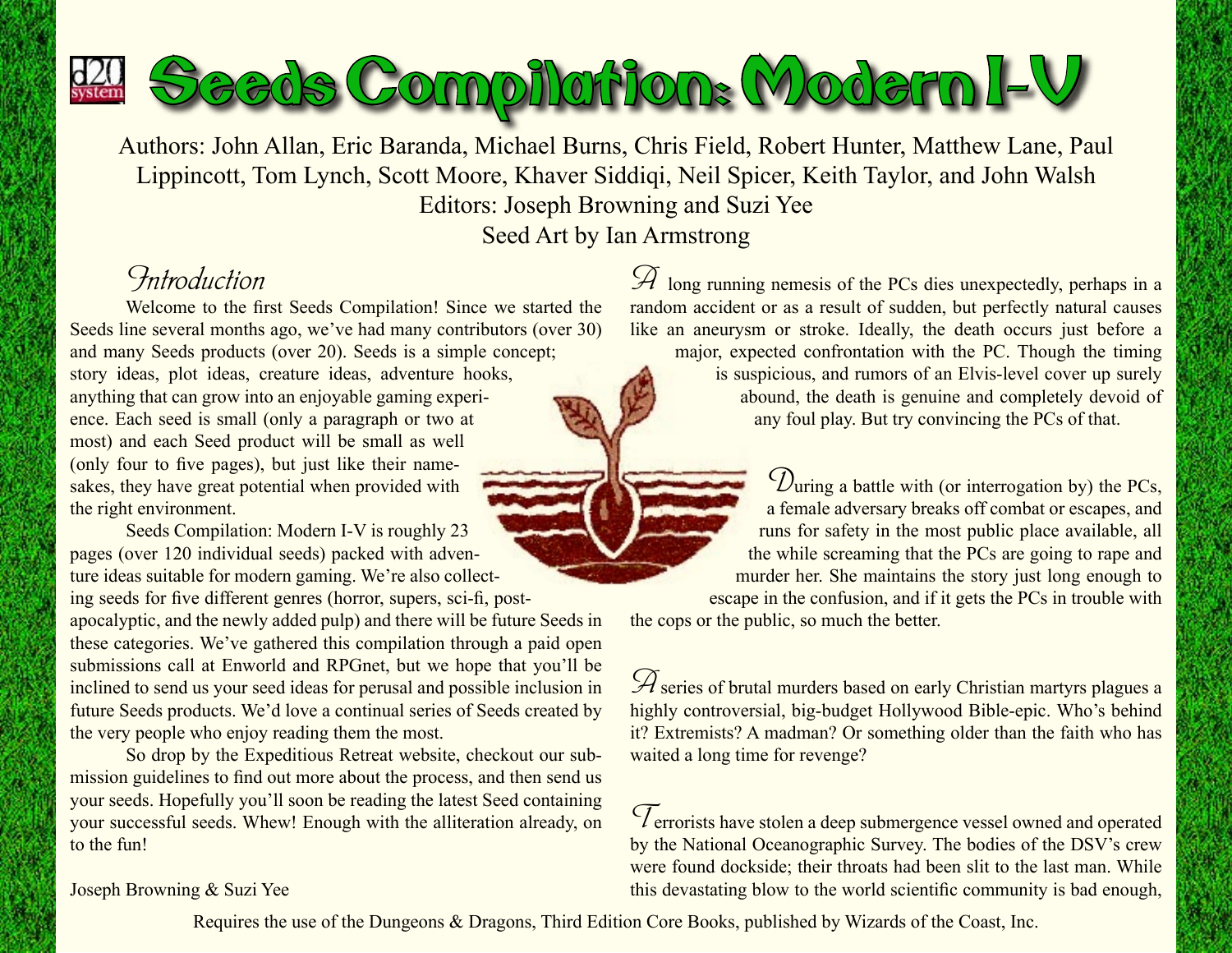the pirates' ultimate aim is worse. More than a dozen, fully armed ballistic missiles went down with a lost Russian Delta III class sub during the height of the Cold War. Now, in a more common situation than either government wants to admit, the nukes lie rusting and forgotten. Now, terrorists are in command of one of the few vehicles on the planet capable of salvaging these long lost missiles.

*A* botanical society has hired the PCs to begin an Amazon expedition into the heart of the rainforest to recover samples of a threatened flower. A darker game will have the PCs racing against encroaching deforestation, confronting or allying with eco-terrorist cells. A lighter game's adversaries might consist of glory seeking botantanists, or commercial florists who want to get the exotic flower as an exclusive for their shop.

*T*he Bogeyman virus gets it's name from the way it attacks it's chosen victims; infants and preteen children slip into a coma from which they never recover, as a wasting fever attacks their bodies. Developed nations like the US and UK suffer 60% infant mortality; in poorer nations, the infant mortality rate is well over 80%. The world economy and medical infrastructure collapse when confronted with the crisis, as almost every parent on the globe is faced with the grim task of burring their child.

*T*o distract them during a critical phase of his plans, a criminal mastermind anonymously sends a package to the PCs containing strong evidence that a Death Row convict scheduled to be executed within the week is wrongly convicted. PCs have to make a choice between saving the life of a possibly innocent man and confronting a long-standing nemesis.

 $\mathscr A$ quasi-legal intelligence agency is murdering anyone who has rented a specific model of car from a particular rental agency in the last week. The murders are a badly planned attempt to recover a data chip lost in one of the rental agency's fleet.

*T*he client list of a notorious Hollywood madam is stolen by an even more notorious tabloid. The PCs may have been hired to recover or destroy all evidence of the list, but will they succumb to the lure of easy money and resell the client list at a profit? Which is worth more to their PCs- their honor and reputation as problem solvers, or the endless easy money of star blackmail?

> *T*he PCs must protect a forensics team sent to the jungles of Vietnam to find traces of MIA soldiers and identify what few remains have been found. The forensics squad stumbles onto evidence of systematic experimentation on US prisoners of war, and are now in danger. Hard-line, highly placed former Viet Cong will stop at nothing to ensure evidence of their death camps stays buried.

*A*n eco-terror group has decided to go "hunting" parked SUVs with shoulder fired missile launchers stolen from a local National Guard armory.

 $\mathcal{N}_{\text{ewly developed neural cybernetics allow the temporary exchange}$ of human minds. Hobbists and spies discover the true potential of the tech simultaneously. Body swapping clubs spring up among the super wealthy; while some enjoy the more X-rated aspects of body hopping, a surprising number focus on how different the sensations of even the most mundane activities seem in a new body. And meanwhile, in the intelligence community, countermeasures against body hopping spies have to be imagined...